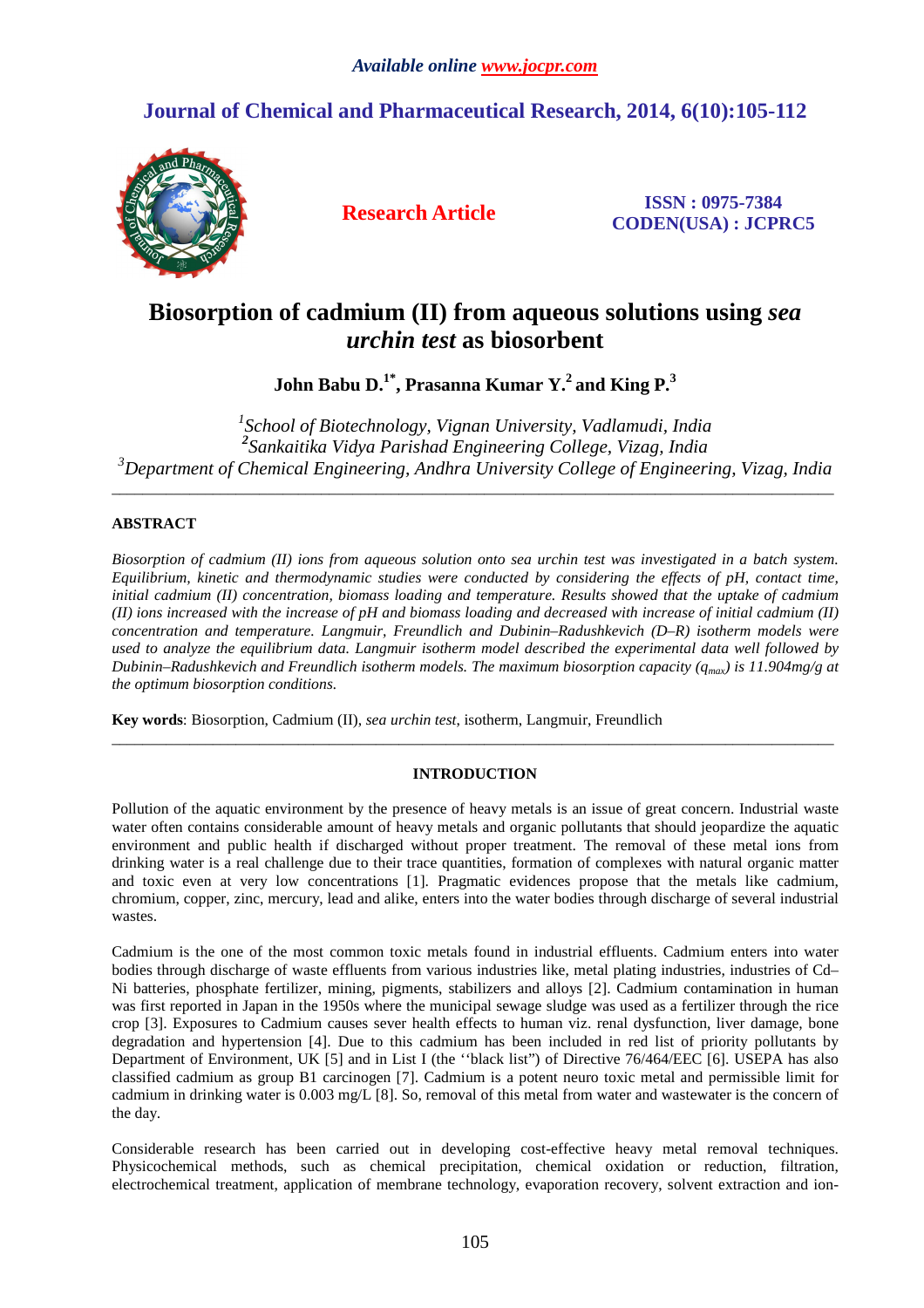exchange processes, have been traditionally employed for heavy metal removal from industrial wastewater. However, these techniques are ineffective and expensive, especially when the metal ions are at low concentrations (around 1–100 mg/l) [9]. Therefore there is a need for the development of economical, effective and zero sludge methods for removal of cadmium from wastewater and potable water.

*\_\_\_\_\_\_\_\_\_\_\_\_\_\_\_\_\_\_\_\_\_\_\_\_\_\_\_\_\_\_\_\_\_\_\_\_\_\_\_\_\_\_\_\_\_\_\_\_\_\_\_\_\_\_\_\_\_\_\_\_\_\_\_\_\_\_\_\_\_\_\_\_\_\_\_\_\_\_*

Biosorption is the removal of materials (compounds, metal ions, etc.) by inactive, non-living biomass (materials of biological origin) due to ''high attractive forces" present between the two [10]. Living as well as dead (metabolically inactive) biological materials have been sought to remove metal ions. It was found that various functional groups present on the surface of the cell wall offer certain forces of attractions to adsorb the metal ions on to the surface of the biosorbent. Different plant-and-microorganism-derived materials[11] have been used for metal removal, such as sawdust [12] and other plant residue [13,14], yeast [15,16], inactivated bacteria [17], fungus [18], algae [19], and aquatic plants and seaweed [20,21]. Volesky has shared his views about the biosorption process in his recent review [22], he stated that currently biosorption of metals' is only the 'tip of the ice-berg' and in future, it must focus on utilization for purification and recovery of high valued products.

Research in biosorption using non living species suggests the following advantages over other conventional metal removal techniques. The materials can be found easily as wastes or by-products and at almost no cost, no need of costly growth media, independent of physiological constraints of living cells, process is very rapid because nonliving material behaves as an ion exchange resin, metal loading is very high, no aseptic conditions required, process is reversible and metal can be desorbed easily thus recycling of the materials is quite possible [23].

Application of living specimens [24-26] and their derivatives for removal of heavy metals may cause biological invasion or secondary pollution thereby hindering the ecosystem functions. Microorganism-based and other biomasses often need to be cultured and/or tediously processed before application as biosorbent of metal ions [11]. This would increase the cost of the overall wastewater treatment process. However earlier studies suggest that unlike other approaches, calcium carbonate derivatives may be a potential cost-effective biosorbent for removal of heavy metals [27, 28]. Shells of the *sea urchins* can be considered as a cheap source of calcium carbonate. The sea urchins are found across the ocean floors worldwide, and sea urchin tests amass as waste at seashore. Thus *sea urchins test* can be considered as biosorbent. To asses this hypotheses the present study aimed at evaluation of metal biosorbent capacity of the shell dust of the *sea urchins* using cadmium as a model metal.

The present work aimed on the investigation of potential of the *sea urchin test* biomass for removal of Cd(II) ions from aqueous solution. Experimental parameters affecting the biosorption process such as pH, contact time, biomass dosage and temperature were studied. The equilibrium biosorption data were evaluated by Langmuir, Freundlich and Dubinin–Radushkevich (D–R) isotherm models. The biosorption mechanism was also studied in terms of kinetics and thermodynamics.

## **EXPERIMENTAL SECTION**

## **2.1. Preparation of biosorbent**

Purple *sea urchins* are collected from the nearby beach area and cleaned well with fresh water. The spines and the flesh were removed and each test is broken into two halves and dried to about a day in the sunlight. The remaining flesh and organic matter if any adhered to the test surface was also removed. The test pieces are again cleaned with tap water first thoroughly and again with distilled water in order to neutralize the traces of salinity if any in the laboratory. These test pieces were allowed to dry in open air at room temperature and powdered using ball mill. The test powder is graded by using BSS sieve set to get the required average size for using as an adsorbent.

## **2.2. Chemicals**

A stock solution of Cadmium of 1000 mg  $L^{-1}$  was prepared in double distilled water and working solutions were prepared by appropriate dilution. The pH of the solution was adjusted by adding  $HNO<sub>3</sub> (0.1 N)$  and NaOH (0.1 N). All the inorganic chemicals that have been used in these experiments were purchased from Merck India Ltd., India. All the experiments were repeated four times and the average values have been reported. Also, blank experiments were conducted to ensure that no biosorption was taking place on the walls of the apparatus used.

#### **2.3. Experimental procedure**

The batch biosorption experiments were performed in 250 mL Erlenmeyer's flask that contained 30 mL solution of a particular cadmium ion concentration at required pH and relevant amount of *sea urchin test* powder. The flasks were sealed with wax paper and shaken in a shaking incubator (Lab Companion, SI-300R, India) at 150 rpm with appropriate time and temperature. After shaking for a particular time period, the solution of the flasks was filtered using Whatman 42 filter paper (Sigma–Aldrich, UK) for estimation of metal concentration by atomic absorption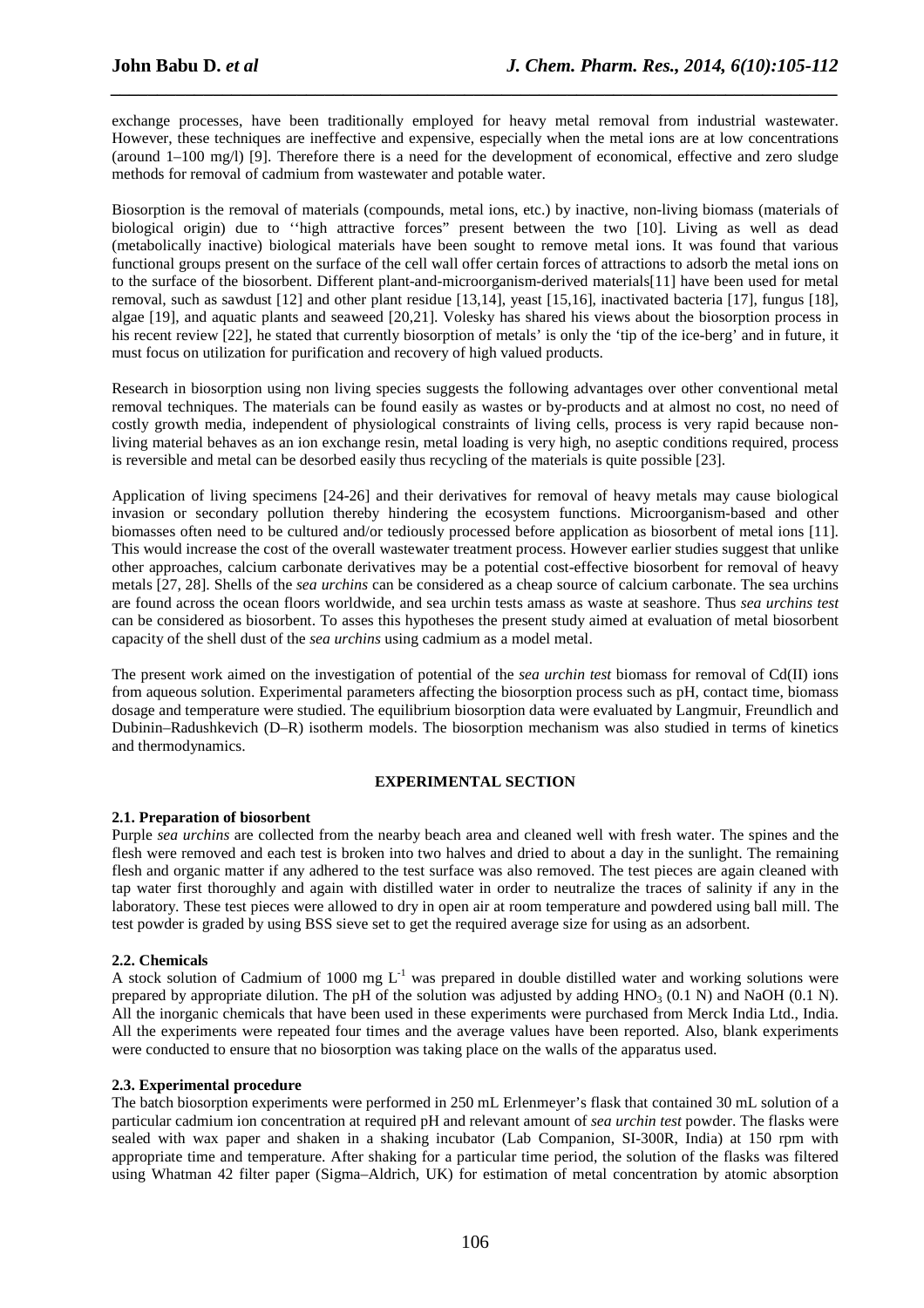spectroscopy (GBC Avanta Ver 1.32, Australia). The influence of pH of the solution on biosorption equilibrium was studied after changing the pH of the solution in a range of 2–7. The effect of contact times between solution and the *sea urchin test* powder were monitored by varying it from 10 to 80 min at optimum pH. For equilibrium studies five different metal ion concentrations between 20 and 100 mg L1 were used, while, for optimum biosorption study, the *sea urchin test* biomass was varied between 0.1 and 0.5 mg. The amount of Cadmium ions adsorbed on the *sea urchin test* was estimated following the equation [9].

*\_\_\_\_\_\_\_\_\_\_\_\_\_\_\_\_\_\_\_\_\_\_\_\_\_\_\_\_\_\_\_\_\_\_\_\_\_\_\_\_\_\_\_\_\_\_\_\_\_\_\_\_\_\_\_\_\_\_\_\_\_\_\_\_\_\_\_\_\_\_\_\_\_\_\_\_\_\_*

$$
q_{\epsilon} = \left(C_0 - C_f\right) X \frac{V}{M} \tag{1}
$$

where  $q_e$  = amount of metal adsorbed (mg g<sup>-1</sup>), v = volume of solution (mL),  $M$  = mass of adsorbent in (g),  $C_o$  = initial concentration of the solution (mg  $L^{-1}$ ) and  $C_f$  = equilibrium concentration of the solution (mg  $L^{-1}$ ).

#### **RESULTS AND DISCUSSION**



**Fig. 1: Effect of pH on Cd(II) removal by** *sea urchin test* **for 20mg/L. metal and 0.1 g/30 mL. of adsorbent concentrations** 



**Fig. 2: Effect of contact time on removal of Cd(II) by** *sea urchin test* **for 20mg/L of metal concentration and 0.1g/30mL of adsorbent concentration at pH of 6** 

## **4.1. Effect of pH of the solution**

Biosorption will be affected by the pH of the medium in two ways – metal solubility and total charge of the functional groups of the biosorbent. The biosorption procedure was maintained over a range of pH 2–7. The experiments were carried out using 30 mL solution of  $20mg L^{-1} Cd^{2+}$  and 100 mg of the *sea urchin test* at  $25^{0}C$  in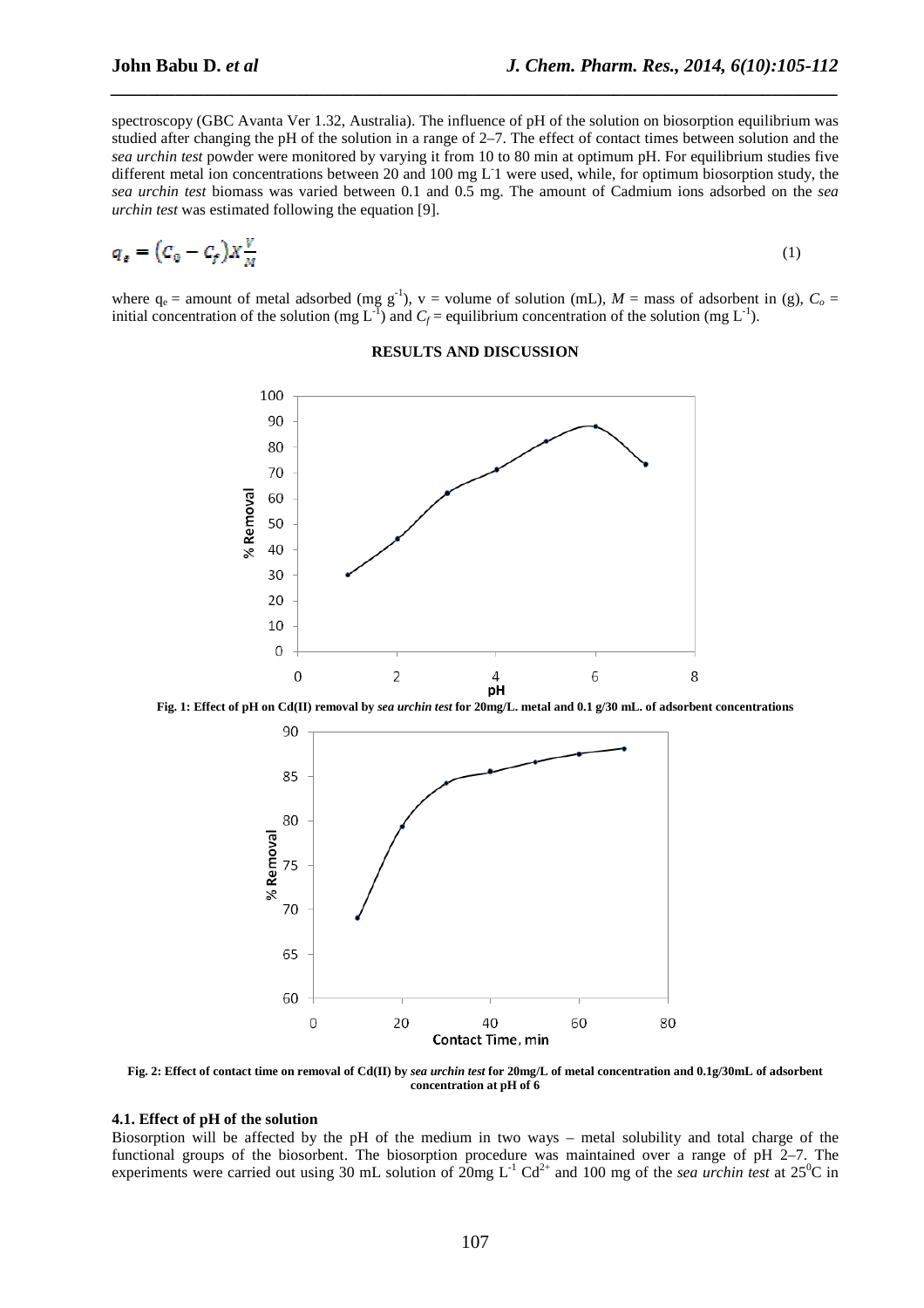reference to varying pH of the solution. The optimum pH, at which the metal removal is highest for the biosorbent was estimated. At high pH precipitation of the metal was observed. At low pH, possibly due to high protonation, metal sorption capacity decreased. As shown in the fig. 1 the pH dependent adsorption of the metal ion by *sea urchin test* indicated that the metal sorption was negligible at pH 2, which increased with increase in pH. At pH 6, highest adsorption was observed that declined with further increase in pH of the solution.

*\_\_\_\_\_\_\_\_\_\_\_\_\_\_\_\_\_\_\_\_\_\_\_\_\_\_\_\_\_\_\_\_\_\_\_\_\_\_\_\_\_\_\_\_\_\_\_\_\_\_\_\_\_\_\_\_\_\_\_\_\_\_\_\_\_\_\_\_\_\_\_\_\_\_\_\_\_\_*

#### **4.2. Effect of contact time**

The sorption potential of the *sea urchin test* over time were monitored from 10 min to 20, 40, 60, 80 min by using 30 mL of 20 mg  $L^{-1}$  Cd<sup>2+</sup> at pH 6 (fig. 2). At the beginning, metal adsorption was less due to more binding sites remained free when treated for the short period of time and increased rapidly as the treatment time increases. It showed lowest adsorption of 66.89% when treated for 10 min and increased over time to saturate value of 88.12% at 60 min and after that the uptake remained almost same. The variation in uptake of the cadmium ions with time were used in fitting the kinetic models.



**Fig. 3: Effect of metal ion concentration on removal of Cd(II) by** *sea urchin test* **at 0.1 g/30mL of adsorbent concentration, pH 6 and contact time 80 min** 



**Fig. 4: Effect of** *sea urchin test* **dosage on removal of Cd(II) for 20mg/L of metal solution concentration at pH 6 and 80 min of contact time** 

#### **4.3. Effect of initial metal ion concentration**

Initial metal ion concentration sturdily influences the metal uptake in the biosorption of aqueous solutions. Metals ions are adsorbed on active sites of the surface of the adsorbent while with the increase of metal ion concentration all active sites are saturated and the vacant sites are filled. In the present study, the effect of initial  $Cd<sup>2+</sup>$ concentration on sorption examined by varying it from 20 to 100mg L<sup>-1</sup> at an initial pH value of 6 while maintaining the *sea urchin test* amount of 0.1 g  $L^{-1}$ . This data is further utilized for developing adsorption isotherms models for fitment from which the efficiency of the adsorbent can be calculated. The results were presented in fig.3. It shows that with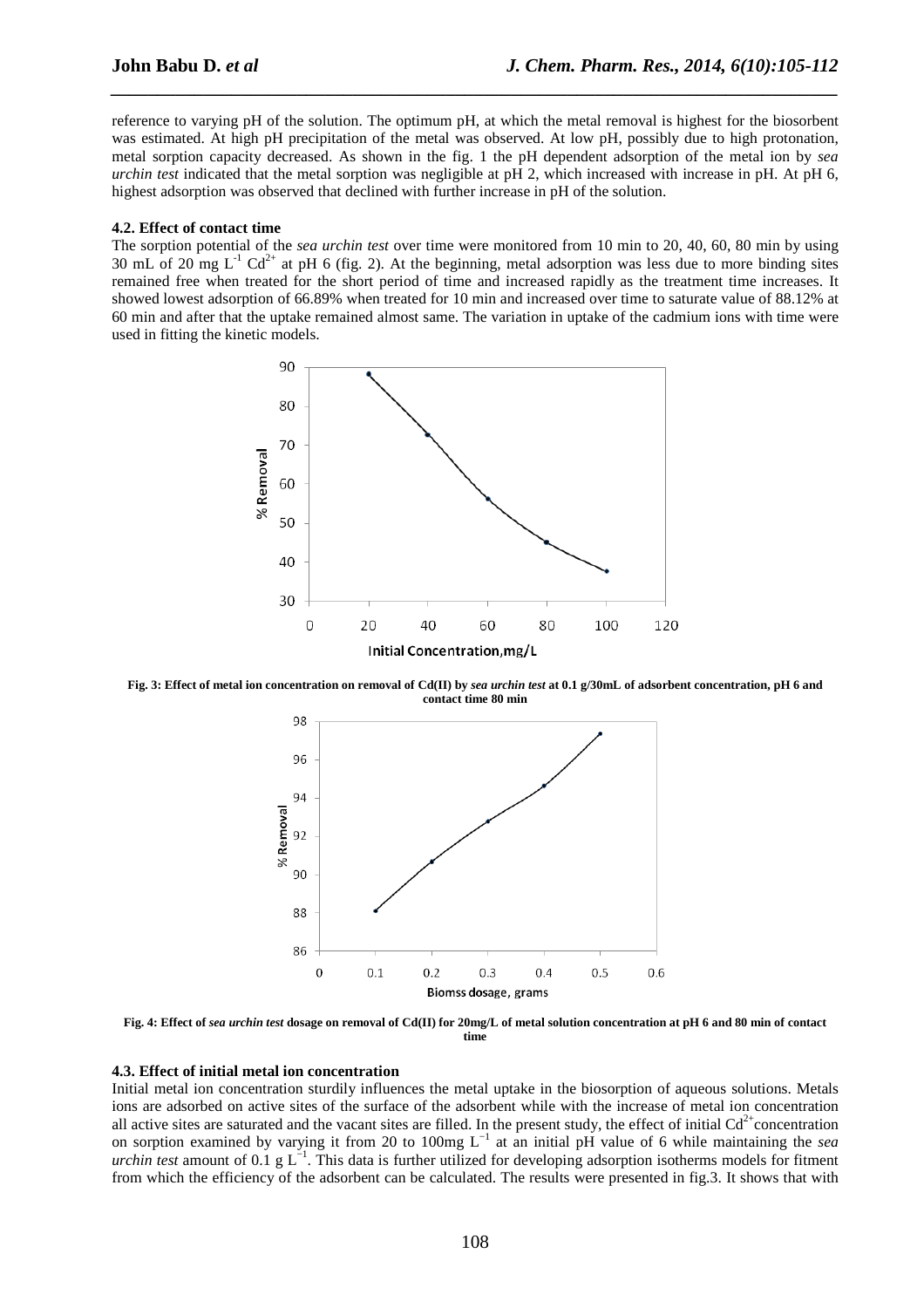an increase in the Cd<sup>2+</sup>concentration from 20 to 100mg  $L^{-1}$ , the percentage removal decreases from 88.12% to 37.69%. The decrease in the percentage removal of  $Cd^{2+}$ can be explained with the fact that all the adsorbents had a limited number of active sites, which would have become saturated above a certain concentration

*\_\_\_\_\_\_\_\_\_\_\_\_\_\_\_\_\_\_\_\_\_\_\_\_\_\_\_\_\_\_\_\_\_\_\_\_\_\_\_\_\_\_\_\_\_\_\_\_\_\_\_\_\_\_\_\_\_\_\_\_\_\_\_\_\_\_\_\_\_\_\_\_\_\_\_\_\_\_*

#### **4.4. Influence of the biosorbent dose**

The cadmium biosorption potential of the *sea urchin test* augmented over its increase in amount in the treatment solution. The more the amount of biosorbent is present, the more the free binding sites or exchanging groups are available to adsorb the metal ion from the solution. For the 20 mg  $L^{-1}$  metal ion concentration the increase in biosorbent amount, resulted in increased metal ion adsorption and above a certain dose it remained same or slightly higher due to comparatively higher number of free sites and lesser number of metal ions (fig. 4).

#### **4.5. Equilibrium studies and isotherm modelling**

The biosorption isotherm models described the biosorption data at equilibrium and showed the correlation between the mass of solute adsorbed per unit mass of sorbent at equilibrium.In this study, three important sorption isotherm models were selected to fit experimental data, which are namely Langmuir, Freundlich and Dubinin–Radushkevich (D–R) isotherm models. Langmuir isotherm models the mono layer on sorption surface. This model supposes that the sorption process takes place at a specific sorption surface. The attraction between molecules decreases as getting further from the sorption surface.



**Fig. 5: Langmuir adsorption isotherm for Cd(II) at 0.1 g/ 30 ml of biomass concentration at pH 6 and contact time of 80 min** 



**Fig. 6: Freundlich adsorption isotherm for Cd(II) at 0.1 g/ 30 ml of biomass concentration at pH 6 and contact time of 80 min**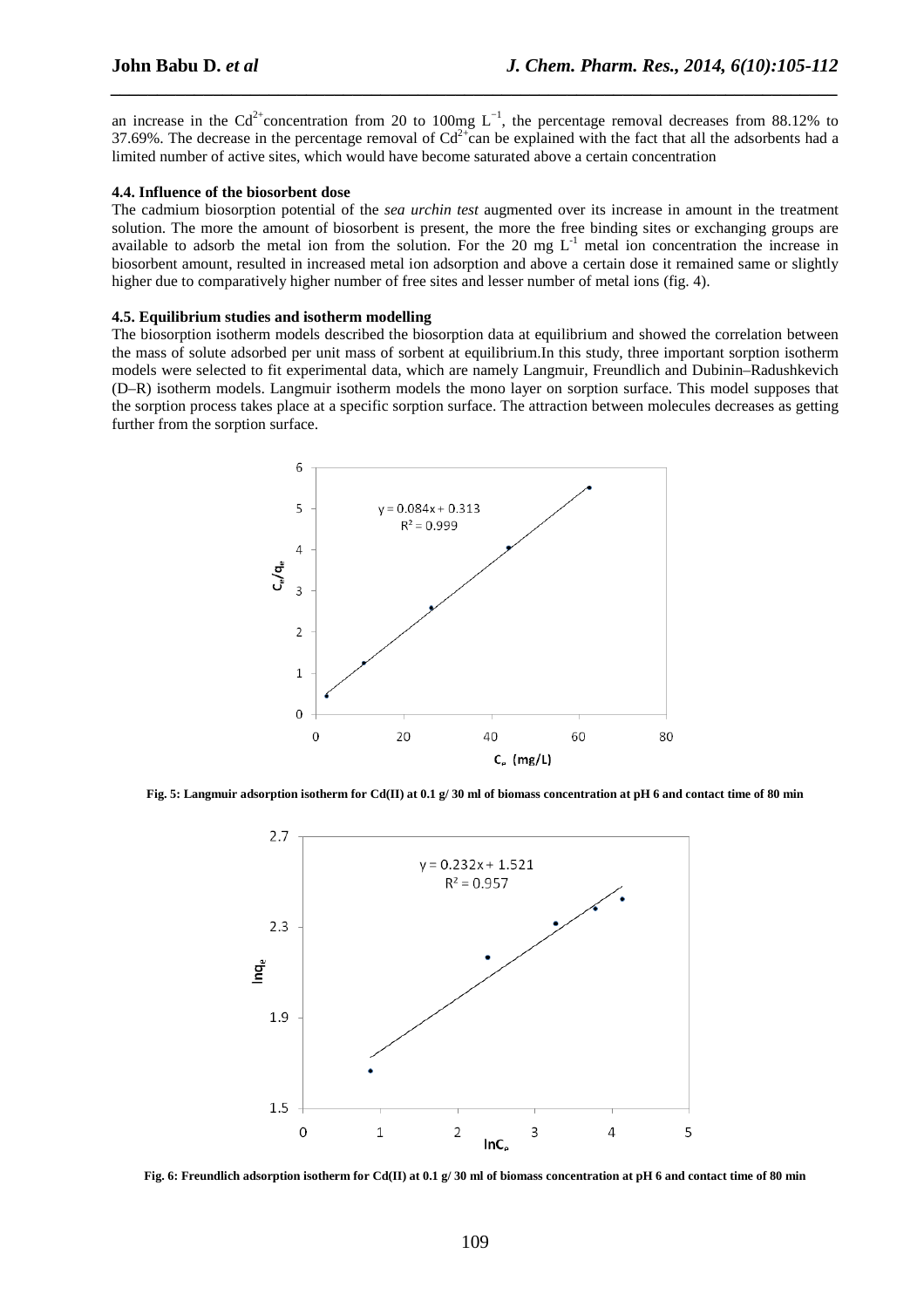Langmuir isotherm can be defined according to the following equation [29].

$$
\frac{c_{\varepsilon}}{q_{\varepsilon}} = \frac{1}{k_L q_{max}} + \frac{c_{\varepsilon}}{q_{max}}
$$
(2)

*\_\_\_\_\_\_\_\_\_\_\_\_\_\_\_\_\_\_\_\_\_\_\_\_\_\_\_\_\_\_\_\_\_\_\_\_\_\_\_\_\_\_\_\_\_\_\_\_\_\_\_\_\_\_\_\_\_\_\_\_\_\_\_\_\_\_\_\_\_\_\_\_\_\_\_\_\_\_*

where  $q_e$  is the equilibrium metal ion concentration on the adsorbent (mg/g),  $C_e$  is the equilibrium metal ion concentration in the solution (mg/L),  $q_m$  is the monolayer biosorption capacity of the adsorbent (mg/g), and  $K_L$  is the Langmuir biosorption constant (L/mg) relating the free energy of biosorption. fig. 5 indicates the linear relationship between the amount (mg) of Cd(II) ions adsorbed per unit mass (g) of *sea urchin test* against the concentration of Cd(II) ions remaining in solution (mg/L). The correlation coefficient  $(R^2)$  were found to be 0.999 for Cd(II) biosorption. The high  $R^2$  values indicated that the equilibrium data well fitted to the Langmuir model. In other words, the sorption of metal ions onto *sea urchin test* was taken place at the functional groups/binding sites on the surface of the biomass which is regarded as monolayer biosorption. The  $K_L$  value was found as 0.268 L/mg for Cd(II) ion. The maximum biosorption capacity ( $q_m$ ) was found to be 11.904 mg/g for Cd(II) ion(Table.1).

Freundlich isotherm is used for modeling the adsorption on heterogeneous surfaces. This isotherm can be explained as follows [30]:

$$
ln q_{\epsilon} = ln K_f + \frac{1}{n} ln C_{\epsilon}
$$
\n(3)

where  $K_F$  is a constant relating the biosorption capacity and  $1/n$  is an empirical parameter relating the biosorption intensity, which varies with the heterogeneity of the material. fig. 6 shows the Freundlich isotherms obtained for the biosorption of Cd(II) ions onto *sea urchin test* biomass using Eq. (3). From Table.1 the values of  $K_F$  and  $1/n$  were found to be 2.869 and 0.232, respectively. The 1/*n* value was between 0 and 1, indicating that the biosorption of Cd(II) onto *sea urchin test* biomass was favourable at studied conditions. However, compared to the  $R^2$  values, 0.957 with that obtained from the Langmuir model, it can be noted that the Langmuir isotherm model is better fitted the equilibrium data.



**Fig. 7: Dubinin– Radushkevich isotherm adsorption isotherm for Cd(II) at 0.1 g/ 30 ml of biomass concentration at pH 6 and contact time of 80 min** 

The equilibrium data were also applied to the D–R isotherm model to determine the nature of biosorption process as physical or chemical. The linear form of the D–R isotherm equation [31]:

$$
ln q_e = ln X_m - \beta z^2
$$

(4)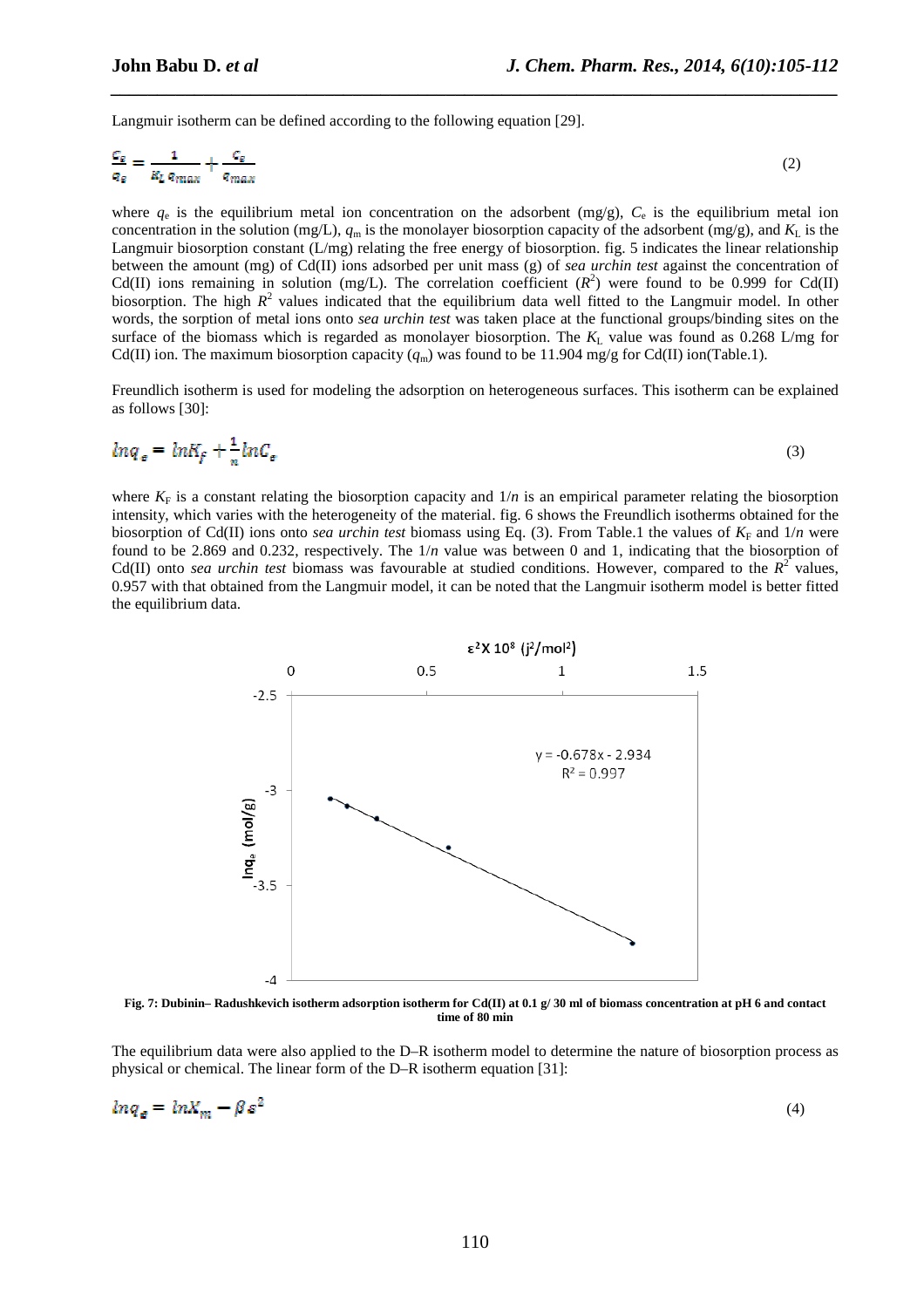where  $q_e$  is the amount of metal ions adsorbed on per unit weight of biomass (mol/L),  $q_m$  is the maximum biosorption capacity (mol/g),  $\beta$  is the activity coefficient related to mean biosorption energy (mol<sup>2</sup>/J<sup>2</sup>) and  $\varepsilon$  is the

*\_\_\_\_\_\_\_\_\_\_\_\_\_\_\_\_\_\_\_\_\_\_\_\_\_\_\_\_\_\_\_\_\_\_\_\_\_\_\_\_\_\_\_\_\_\_\_\_\_\_\_\_\_\_\_\_\_\_\_\_\_\_\_\_\_\_\_\_\_\_\_\_\_\_\_\_\_\_*

Polanyi potential ( $\varepsilon = RTln\left(1+\frac{1}{c_{\varepsilon}}\right)$ ).

The D–R isotherm model well fitted the equilibrium data since the  $R^2$  value was found to 0.997 (fig.7). From the intercept of the plot, the  $q_m$  value was found to be  $13.08 \times 10^{-2}$  mg/g. The mean biosorption energy (*E*, kJ/mol) is as follows

$$
E = \frac{1}{\sqrt{-2\beta}}\tag{5}
$$

The mean free energy of biosorption gives information about biosorption mechanism, physical or chemical. If *E*  value is between 8 and 16 kJ/mol, the biosorption process follows chemically and if *E* < 8 kJ/mol, the biosorption process is of a physically [32]. The mean biosorption energy was calculated as 8.58 kJ/mol for the biosorption of Cd(II) ions. These results indicated that the biosorption process Cd(II) onto *sea urchin test* may be carried out chemically via involving valence forces through sharing or exchange of electrons between sorbent and sorbate[33].

**Table .1: Langmuir, Freundlich and D-R isotherm constants for the biosorption of cadmium on***Sea urchin test* **biomass**

| Metal   | Langmuir isotherm<br>model       |                                         |       | Freundlich isotherm model |              |       | $D-R$ isotherm<br>model          |                            |        |
|---------|----------------------------------|-----------------------------------------|-------|---------------------------|--------------|-------|----------------------------------|----------------------------|--------|
|         | $q_{\text{max}}$<br>$(mgg^{-1})$ | $\mathbf{v}$<br>$\sim$ mg <sup>-1</sup> | $R^2$ | 1/n                       | $\mathbf{r}$ | $R^2$ | $q_{\text{max}}$<br>$(mgg^{-1})$ |                            | kJ/mol |
| Cadmium | 1.904                            | 0.268                                   | 0.99  | 0.232                     | 2.869        | 0.957 | $3.08 \times 10^{-2}$            | $J.\overline{678}x10^{-8}$ | 8.587  |

#### **CONCLUSION**

This study focused on the biosorption of Cd(II) ions onto *sea urchin* biomass from aqueous solution. The operating parameters, pH of solution, contact time, biomass dosage, and temperature, were effective on the biosorption efficiency of Cd(II). Biosorption equilibrium was better described by the Langmuir isotherm model than the Freundlich model. The monolayer biosorption capacity of *sea urchin* for Cd(II) was found to be 11.904 mg/g ions. From the D–R model, the mean energy was determined as 8.58 kJ/mol, indicating that the biosorption of Cd(II) onto *sea urchin* biomass may be carried out chemically. Kinetic examination of the equilibrium data showed that the biosorption of Cd(II) ions onto *sea urchin* followed well the pseudo-second-order kinetic model. The thermodynamic calculations indicated the feasibility, exothermic and spontaneous nature of the biosorption process at 293–333<sup>0</sup> K. Based on all results, it can be also concluded that the *sea urchin* is an effective and alternative biomass for the removal of Cd(II) ions from aqueous solution because of its considerable biosorption capacity, being of natural, renewable and thus cost-effective biomass.

#### **REFERENCES**

- [1] Vieira, R.S., Beppu, M.M., (**2006**), *Water Res*. 40, 1726–1734.
- [2] Low, K.S., Lee, C.K., (**1991**), *Bioresour. Technol*. 38, 1–6.
- [3] Kaneta, M., Hikichi, H., Endo, S., Sugiyama, N., (**1986**), *Env.Health Persp*. 65, 33–37.
- [4] Nordberg, G.F., Herber, R.F.M., Alessio, L., (**1993**), Cadmium in the Human Environment: Toxicity and Carcinogenicity, IARC Scientific Publications.
- [5] UK Red List Substances: Environmental Protection (Prescribed Processes and Substances) Regulations, **1991** (SI 1991/472).
- [6] Council Directive 76/464/EEC of 4 May **1976** on pollution caused by certain dangerous substances discharged into the aquatic environment of the Community.
- [7] US Environmental Protection Agency, (**1999**), Integrated Risk Information System (IRIS) on Cadmium, National Centre for Environmental Assessment, Office of Research and Development, Washington, DC,
- [8] Government of India, Ministry of Health and Family Welfare, (**2000**), Notification GSR759 (E).
- [9] Sharma. M., Kaushik. A., Kaushik. C.P., (**2011**), *Ecol. Eng.* 37, 1589–1594.
- [10]Volesky, B., Holan, Z.R., (**1995**).,. *Biotechnol. Prog*. 11, 235–250.
- [11]Dang. V.B.H., a, Doan b. H.D., Dang-Vu c. T., Lohi b. A., (**2009**), *Bioresource Technology* 100, 211–219.
- [12]Shukla, A., Zhang, Y., Dubey, P., Margrave, J.L., Shukla, S.S., (**2002**), *Journal of Hazardous Materials* 95 (1– 2), 137–152.
- [13]Gharaibeh, S.H., Wail, Y., El-Shar, A., Al-Kofahi, M.M., (**1998**), *Water Research* 32 (2), 498–502.
- [14]Kumar, A., Rao, N.N., Kaul, S.N., **2000**. *Bioresource Technology* 71 (2), 133–142.
- [15]Huang, C.P., Huang, C.P., Morehart, A.L., (**1990**), *Water Research* 24 (4), 433–439.